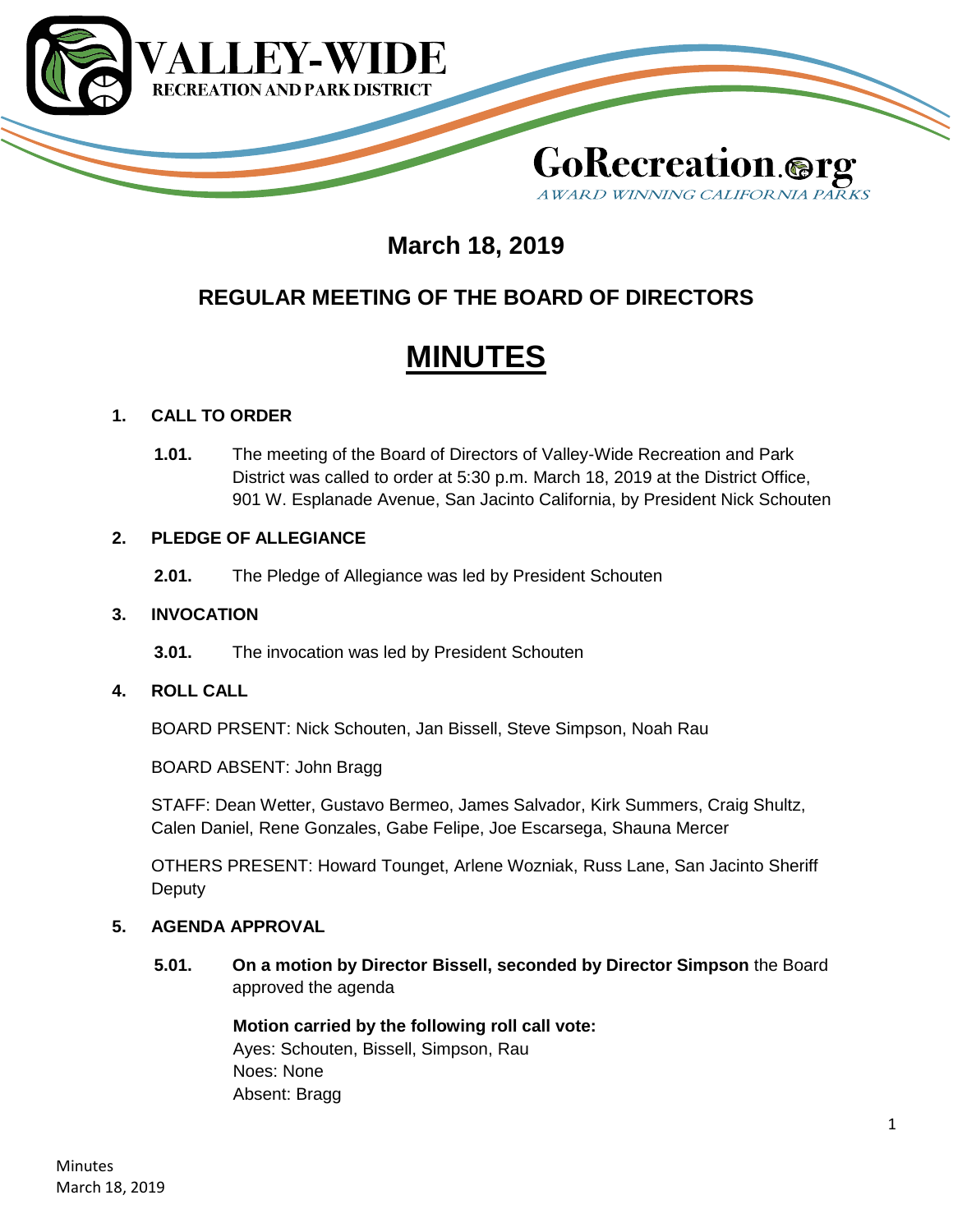Abstain: None

# **6. RECOGNITION, PROCLAMATION**

**6.01.** General Manager Dean Wetter recognized City of Hemet Community Development Director, Deanna Elliano, for her positive involvement with, and for, the community. Mr. Wetter also voiced his great appreciation for her partnership with Valley-Wide Recreation projects at Diamond Valley Lake Park.

# **7. PUBLIC COMMENTS – NON AGENDA ITEMS**

**7.01.** Arlene Wozniak voiced her concerns and discontent with landscaping surrounding the French Valley Morning Star Ranch after the turf removal and recycled water retrofit. She also requested more activity of landscape maintenance.

# **8. BOARD COMMENTS**

**8.01.** Director Bissell stated that "The Weekend" went extremely well and had great attendance, and that he appreciated what the Friends of Valley-Wide do for Valley-Wide.

> Director Simpson asked if staff would provide an update at next Board meeting regarding the landscaping issue brought up in Ms. Wozniak's public comment.

Director Rau also asked if Inspectors would do a drive-by of Morning Star Ranch and see if it is up to Valley-Wide standards. He also stated that he attended "The Weekend" for the first time and enjoyed it very much, and congratulated everyone involved.

# **9. VALLEY-WIDE CLEARING ACCOUNTS CHECK LIST**

**9.01. On a motion by Director Simpson, seconded by Director Bissell** the Board approved the clearing accounts check list for February 2019: 99578 – 99952; EFT020619, EFT020819, EFT021519, EFT022219, EFT022619

> **Motion carried by the following roll call vote:** Ayes: Schouten, Bissell, Simpson, Rau Noes: None Absent: Bragg Abstain: None

# **10. FINANCIAL STATEMENTS FOR FEBRUARY 2019 – Received and Filed**

# **11. PRESENTATION**

**11.01.** Rene Gonazles, Recreation Supervisor, provided a brief introduction about him and informed the Board he's been with Valley-Wide for 10 years. He also introduced the Sport Center team in attendance. Mr. Gonzales gave an update of operations and programs provided through Regional Park/Sport Center.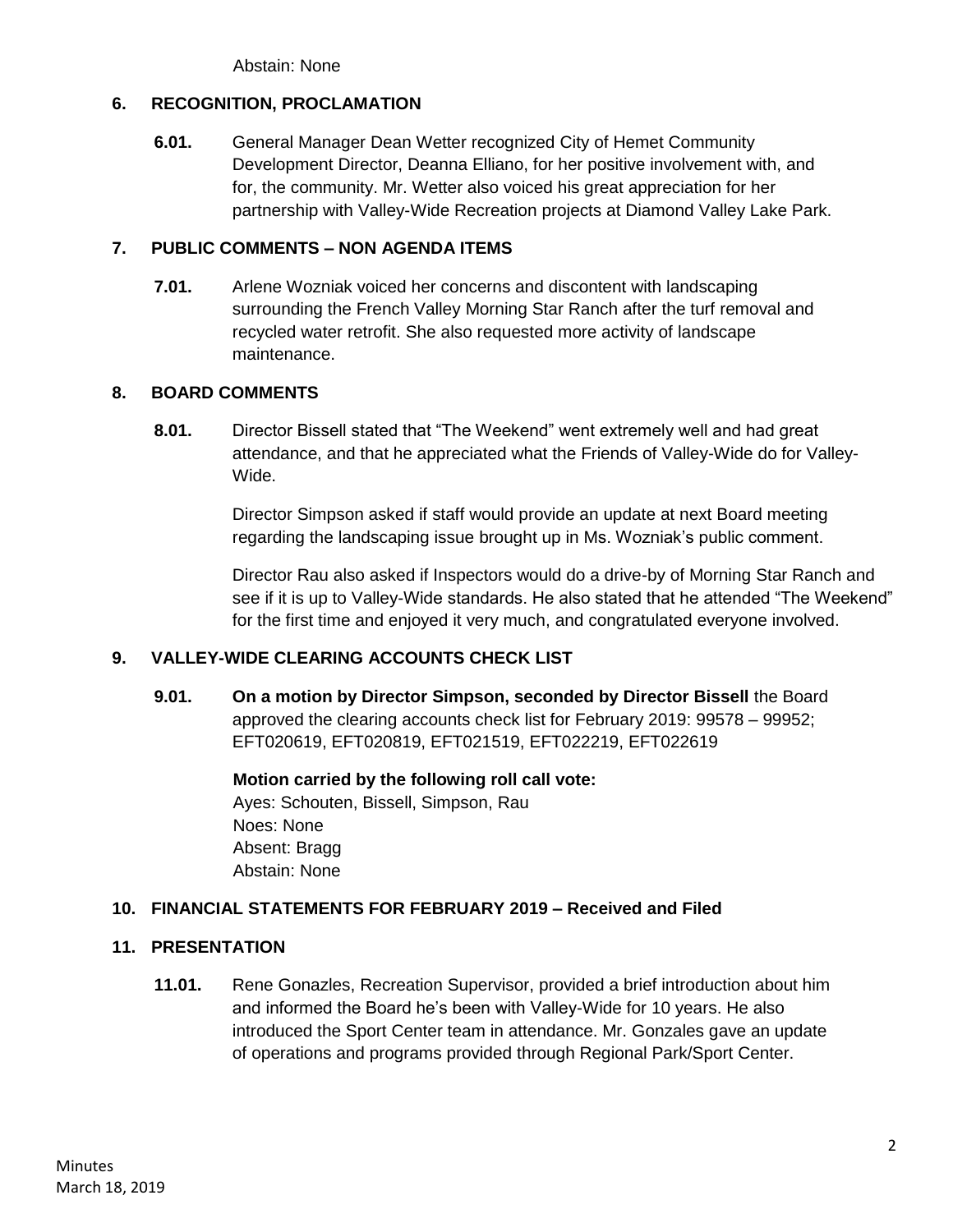#### **12. CONSENT CALENDAR**

**12.01.** Approval of Minutes for the Regular Meeting of February 19, 2019

**On a motion by Director Rau, seconded by Director Bissell** the Board approved the Consent Calendar

# **Motion carried by the following roll call vote:**

Ayes: Schouten, Bissell, Simpson, Rau Noes: None Absent: Bragg Abstain: None

# **13. CONSENT ITEMS HELD OVER**

**13.01.** None

#### **14. PUBLIC HEARING**

**14.01.** No Public Hearing

#### **15. ACTION ITEMS**

#### **15.01. Resolution Amending District Policy 7030**

 **On a motion by Director Bissell, seconded by Director Rau** the Board adopted Resolution No. 1076-19 – A resolution of the Board of Directors of Valley-Wide Recreation and Park District amending the District's Facilities Development Policies and Procedures Manual, Policy 7030: Naming of District Facilities, changing guidelines for naming considerations

#### **Motion carried by the following roll call vote:**

Ayes: Schouten, Bissell, Simpson, Rau Noes: None Absent: Bragg Abstain: None

#### **15.02. Notice of Completion – Butterfield Park, Sheffield Park, Benton Road and Pourroy Road Recycled Water Retrofit Project**

- **On a motion by Director Rau, seconded by Director Bissell** the Board approved to:
	- Accept the work constructed by Adame Landscape, Inc. for the Butterfield Park, Sheffled Park, Benton Road and Pourroy Road Recycled Water Retrofit Project; and
	- Accept the Notice of Completion (NOC) and authorize the District Clerk to file the NOC with the Riverside County Recorder's Office

# **Motion carried by the following roll call vote:**

Ayes: Schouten, Bissell, Simpson, Rau Noes: None Absent: Bragg Abstain: None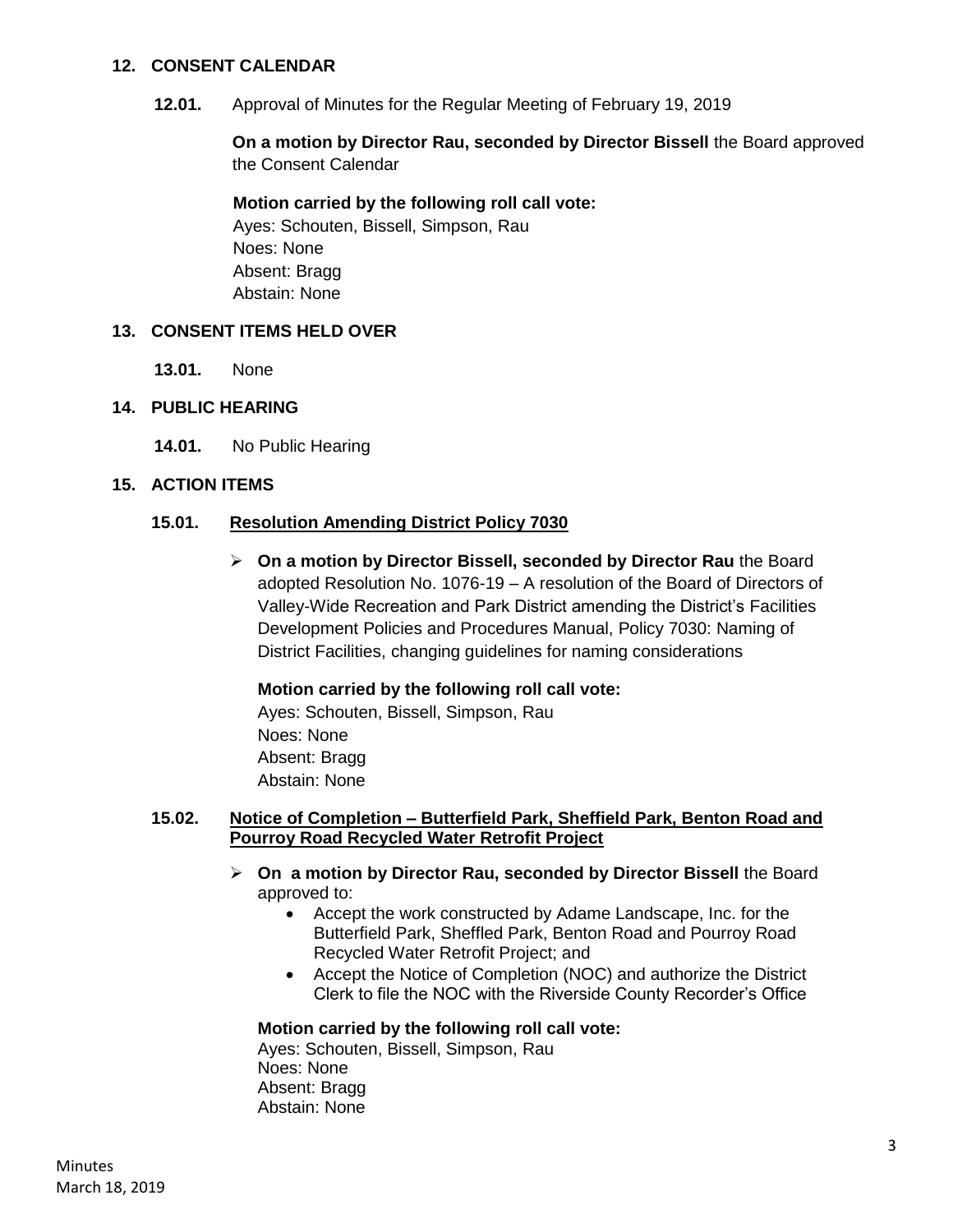# **15.03. Notice of Completion – Diamond Valley Lake Community Park Dedication Wall and Pickleball Court Improvements Project**

- **On a motion by Director Simpson, seconded by Director Rau** the Board approved to:
	- Accept the work constructed by Adame Landscape, Inc. for the Diamond Valley Lake Community Park Dedication Wall and Pickleball Court Improvements Project; and
	- Accept the Notice of Completion (NOC) and authorize the District Clerk to file the NOC with the Riverside County Recorder's Office

# **Motion carried by the following roll call vote:**

Ayes: Schouten, Bissell, Simpson, Rau Noes: None Absent: Bragg Abstain: None

# **15.04. Officer Lesley Zerebny First Responders Memorial – Next Design Phase**

 **On a motion by Director Rau, seconded by Director Bissell** the Board approved Rendering "B", with the exception of Board requests to remove script markings and "Officer Lesley Zerebny First Responders Memorial" from the Front (East View) of the wall, but retaining "Officer Lesley Zerebny First Responders Memorial" on the Back (West View)

# **Motion carried by the following roll call vote:**

Ayes: Schouten, Bissell, Simpson, Rau Noes: None Absent: Bragg Abstain: None

# **15.05. Award Professional Services to GreenPlay, LLC**

 **On a motion by Director Rau, seconded by Director Bissell** the Board authorized the General Manager to execute a Professional Services Agreement between Valley-Wide Recreation and Park District and GreenPlay, LLC, in the amount of \$119,999.00, for the preparation of the District's 2020 Master Plan and Cost Recovery, Resource Allocation, and Revenue Enhancement Study

# **Motion carried by the following roll call vote:**

Ayes: Schouten, Bissell, Simpson, Rau Noes: None Absent: Bragg Abstain: None

# **15.06. Endorsement of Assembly Bill (AB) 510**

 **On a motion by Director Simpson, seconded by Director Rau** the Board voted to support AB 510 and authorized the General Manager to send a Letter of Support to the California State Assembly

# **Motion carried by the following roll call vote:**

Ayes: Schouten, Bissell, Simpson, Rau Noes: None Absent: Bragg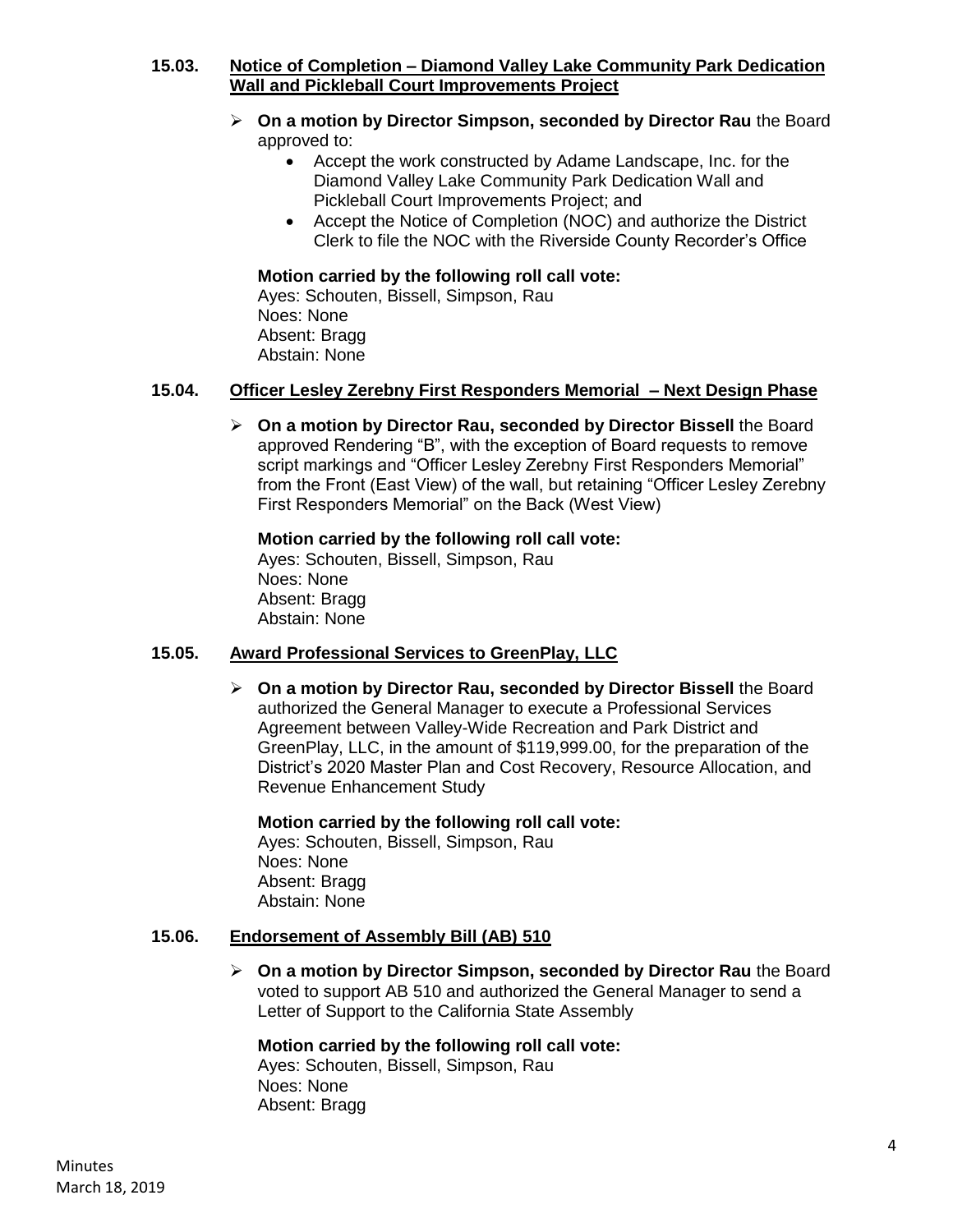Abstain: None

# **15.07. Resolution Supporting Board Directors Conference Attendance**

 **On a motion by Director Bissell, seconded by Director Simpson** the Board adopted Resolution No. 1077-19 – A Resolution of the Board of Directors of Valley-Wide Recreation and Park District supporting the attendance of conferences of Nick Schouten, Jan Bissell, and Noah Rau

# **Motion carried by the following roll call vote:**

Ayes: Schouten, Bissell, Simpson, Rau Noes: None Absent: Bragg Abstain: None

# **15.08. Resolution Supporting SDARC Board of Directors Nomination**

 **On a motion by Director Rau, seconded by Director Bissell** the Board adopted Resolution No. 1078-19 – A Resolution of the Board of Directors of Valley-Wide Recreation and Park District supporting the nomination of Dean Wetter as Board Member to the Special Districts Association of Riverside County Board of Directors

**Motion carried by the following roll call vote:** Ayes: Schouten, Bissell, Simpson, Rau Noes: None

Absent: Bragg Abstain: None

# **15.09. California Special District Association (CSDA) Election or Endorsement**

 **On a motion by Director Schouten, seconded by Director Rau** the Board voted to endorse Hesperia RPD General Manager for the CSDA Board of Directors, Seat B

**Motion carried by the following roll call vote:** Ayes: Schouten, Bissell, Simpson, Rau Noes: None Absent: Bragg Abstain: None

# **16. ITEMS FOR BOARD INFORMATION, DISCUSSION, DIRECTION**

- **16.01.** Marketing on District Vehicles Discussion, per Director Bragg
	- $\triangleright$  The Board discussed the idea of marking District with the Valley-Wide logo
		- President Schouten stated that District vehicles are already marked as government vehicles with exempt plates, and also said not marking District vehicles has been implemented since the 1970's.
		- Director Bissell said he agreed and stated the decision should be left up to the General Manager's discretion.
		- Director Rau also agreed and said this is an operational decision and would like to leave it up to management.

\*Public Comment: Howard Tounget voiced his desire to see District vehicles marked with Valley-Wide on them. He mentioned a few local municipalities that practice marking